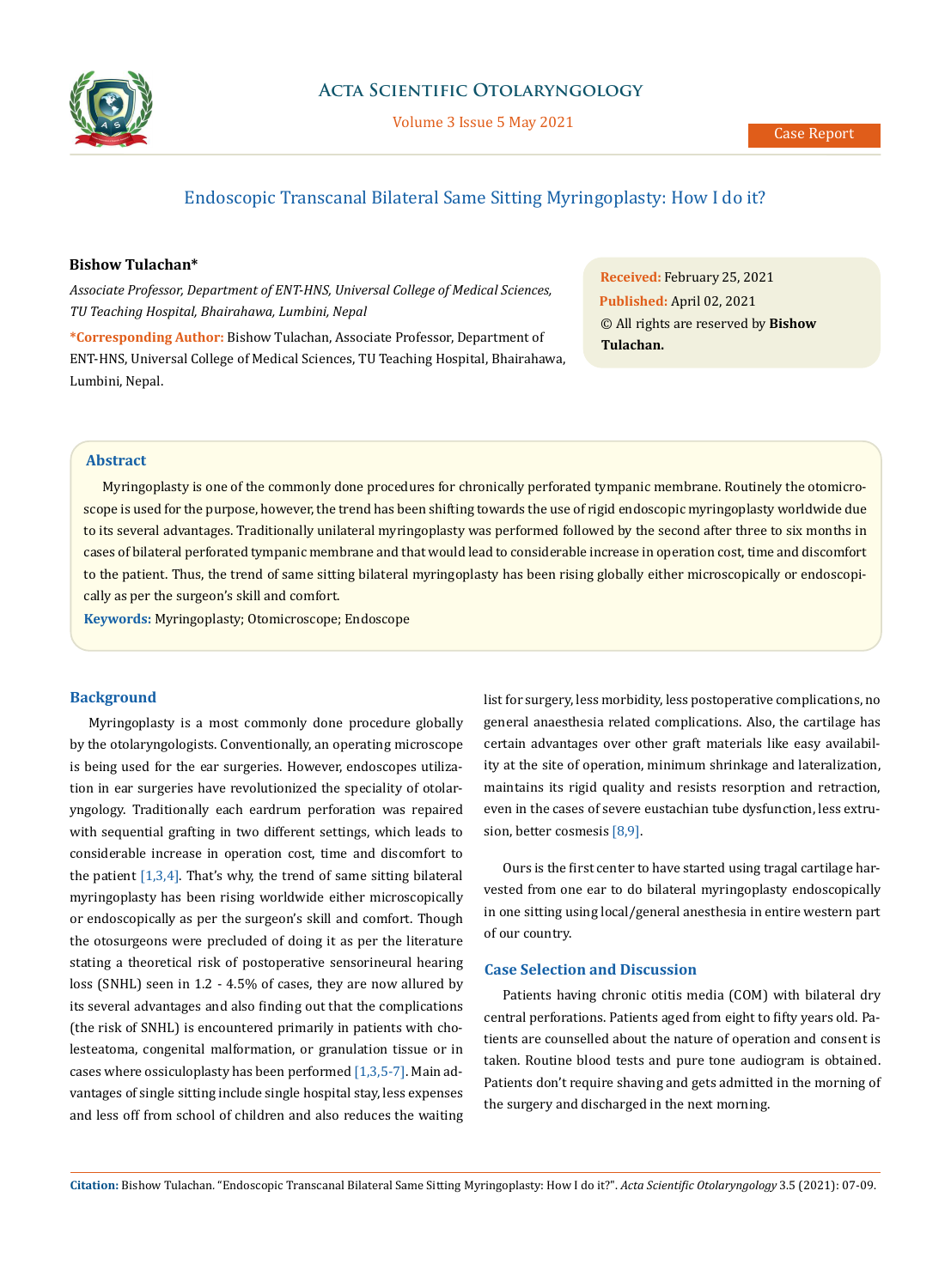#### **How i do it**

The patient is shifted to operation theatre (OT) with the gown. The procedure is done under local as well as general anesthesia via transcanal route. Injection Ceftriaxone 1 gm intravenous twice a day is started. For local anesthesia, patient is premedicated with injection Pethidine 50 mg (1 ml) plus 25 mg of injection Promethazine intramusculary around 30 minutes prior to surgery. On OT table, Patients are positioned in a supine position with their head up and turned to one side. The side with a larger perforation is operated first so as to exclude concomitant pathology like granulation tissue, cholesteatoma or ossicular chain defect. Patient receives local infiltration of injection 2% xylocaine with 1:200000 adrenaline along the incision line of graft harvesting site and four quadrants of external auditory canal (EAC) and also 2 - 3 cotton balls impregnated with 4% xylocaine are kept in EAC. After cleaning and draping, a thorough examination is done endoscopically (zero degree 4 mm, 17 cm rigid endoscope). A generous tragal cartilage graft with perichondrium on both sides approximately 1.5 x 1.5 cm size is then harvested from the donor site. Around 2 mm of cartilage is left in the dome of tragus so as to maintain the contour. The incision is closed with Prolene 3-0 cutting body.

The graft is cut into two halves by using surgical blade number 15. The margins of the perforation are freshened with the straight needle. Endoscope is held by the left hand and the microintruments by the right hand. Undersurface of the perforation is then undermined with the round knife. Tympanomeatal flaps are elevated as per the perforation size. For instance, 360 degree pedicled flap is elevated in case of total perforation. Otherwise, 2 vertical incisions at 6 and 12 o'clock are made and third incision connecting the both around 7 mm away from the annulus. Cotton balls soaked with adrenaline are used for hemostasis in between. A thorough middle ear examination is done by noting the status of ossicles, ossicular mobility, chorda tympani, middle ear mucosa, round and oval windows and the eustachian tube orifice. The graft is prepared now under the top light. A 2 x 2 mm complete cartilage strip is removed vertically from the centre of the graft to accommodate the malleus handle. Middle ear is packed with dry gel foam then the graft is placed either underlay or in under overlay fashion. TM flap is repositioned back and tucking of graft is ensured in all the directions. It is then filled with ciprofloxacin soaked gel foam followed by Soframycin impregnated ribbon gauze pack and two pieces of cotton pad to cover it (Figure 1-4).

 We shift to next ear and change the gloves and entire instruments are cleaned with rectified spirit. The same procedure we **Figure 3:** Endoscopic view of Left TM perforation.



**Figure 1:** Endoscopic view of right TM perforation.



**Figure 2:** After placing cartilage graft.